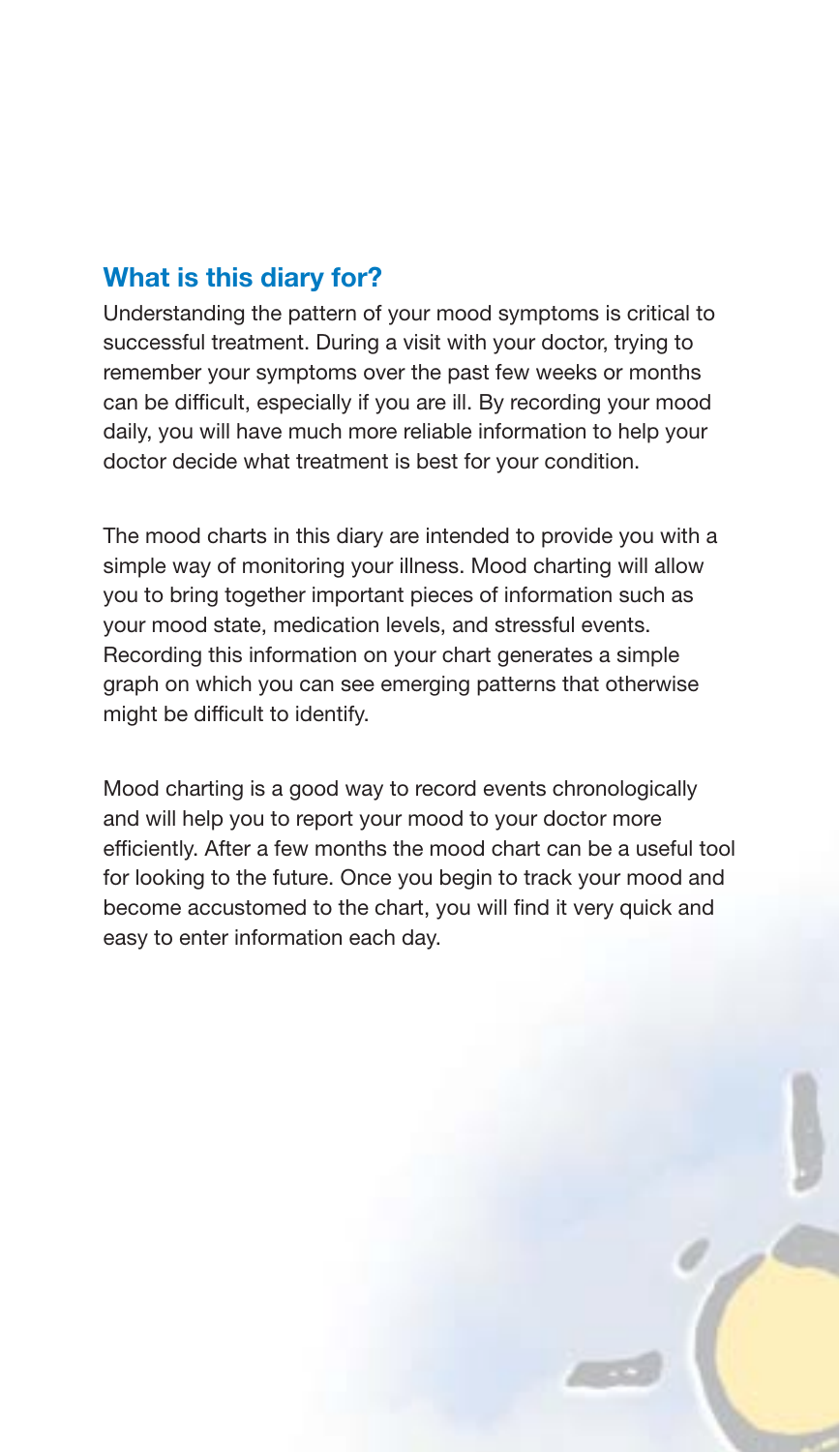

## **Recognize your symptoms**

The symptoms of bipolar disorder can be different for each person. The most common symptoms of elevated and depressed mood (mania and depression) are listed below. Please make a note of the symptoms that you usually experience and those which tend to occur early during an episode of elevated or depressed mood.

#### **Elevated mood**

|                                   | Usual for me | Early sign |
|-----------------------------------|--------------|------------|
| Full of energy                    |              |            |
| Easily annoyed                    |              |            |
| Decreased need for sleep          |              |            |
| Feel more important than usual    |              |            |
| Full of new or exciting ideas     |              |            |
| More talkative                    |              |            |
| Excessive spending                |              |            |
| Doing things uncharacteristically |              |            |
|                                   |              |            |

## **Depressed mood**

|                               | Usual for me | Early sign |
|-------------------------------|--------------|------------|
| Increased need for sleep      |              |            |
| Insomnia                      |              |            |
| Feeling guilty                |              |            |
| Decreased energy              |              |            |
| Loss of interest or pleasure  |              |            |
| Indecisiveness                |              |            |
| Difficulty concentrating      |              |            |
| Feeling useless or inadequate |              |            |
| Restlessness or agitation     |              |            |
| Change in appetite            |              |            |
| Thoughts about death          |              |            |
|                               |              |            |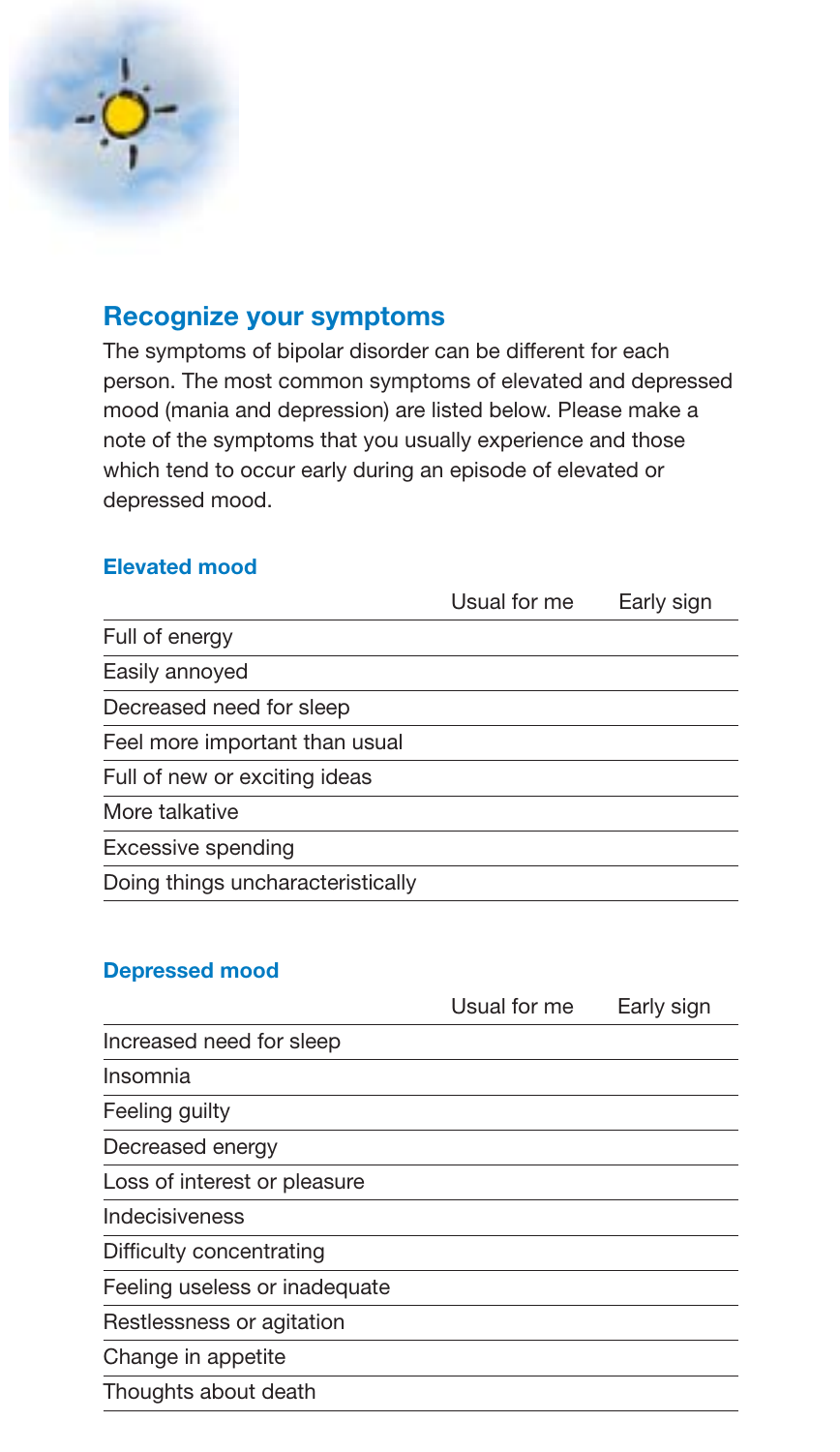## **How do I use this diary?**

The diary is designed to be simple to use. Each month is divided into two sections. The first section contains the chart for monitoring your mood and the second provides additional space for you to record any events that affected your health or mood.

# **When do I use this diary?**

**Please complete the chart daily.** Ideally you should fill in the chart before bedtime so you can think about your day. The more information you include in your diary, the more useful it will be for your doctor.

## **Instructions for recording information**

The first month in this diary is an example of a completed mood chart.

#### **General instructions**

Fill in your name, and the month and year at the top of the page. Each page charts 1 month at a time. Begin on the appropriate day of the month and continue charting until the end of that month.

#### **Mood ratings**

Please see the Mood Scale, on the ruler insert, for different ratings. For each day mark the appropriate boxes that describe the **highest** and **lowest** moods you experienced. The Mood Scale is divided into three sections: elevated, normal and depressed mood. The sections for elevated and depressed moods are designed to rate how the severity of these moods impaired your ability to

function normally. **SEE MONTHLY MOOD CHART EXAMPLE.**

#### **Record your anxiety/irritability**

On a scale of 0–3, rate your level of anxiety and irritability for the day (where 0=none, 1=mild, 2=moderate, and 3=severe). **SEE MONTHLY MOOD CHART EXAMPLE.**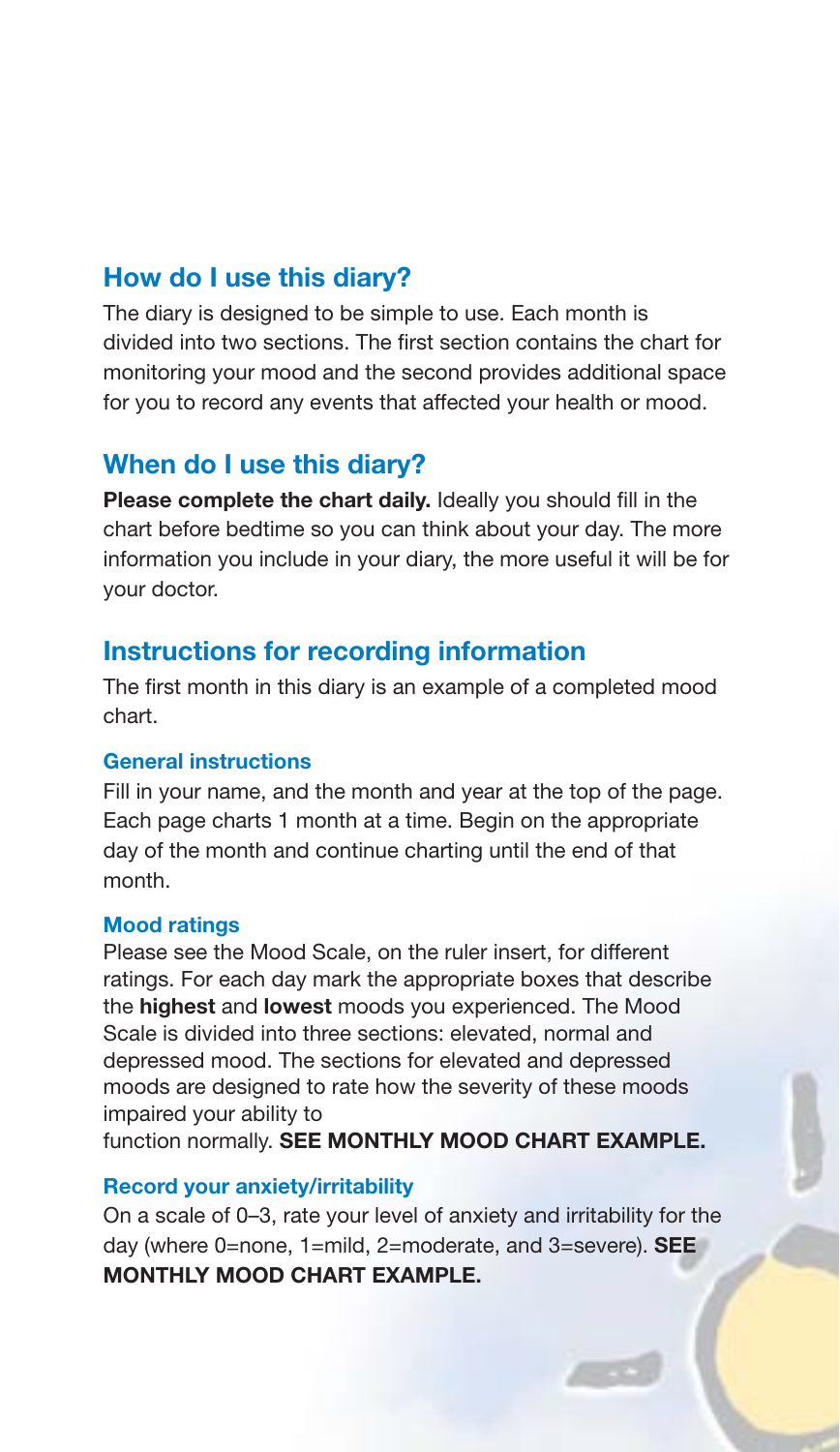## **Medication**

At the beginning of each month, please record the name and dosage of your prescribed medication with the help of your doctor. At the end of each day write in the number of tablets that you have taken that day. Leave the box blank if the medication was not taken. **SEE MONTHLY MOOD CHART EXAMPLE.**

You will also find space to record additional medications on the next page of the diary.

#### **Indicate your menstrual period (for female patients)**

Circle the dates to indicate the days of your menstrual period.

#### **Hours slept**

Estimate the number of hours of sleep you had the previous night.

#### **Weight**

Please record your weight on the 28th day of each month.

#### **Further information**

A blank row has been provided so that you can record any additional problems you have experienced (e.g., panic attacks, alcoholism, binge eating).

#### **Daily notes**

The next page in the diary provides space for you to note any significant events that occurred each day and may have contributed to your mood state. **SEE MONTHLY MOOD CHART EXAMPLE.**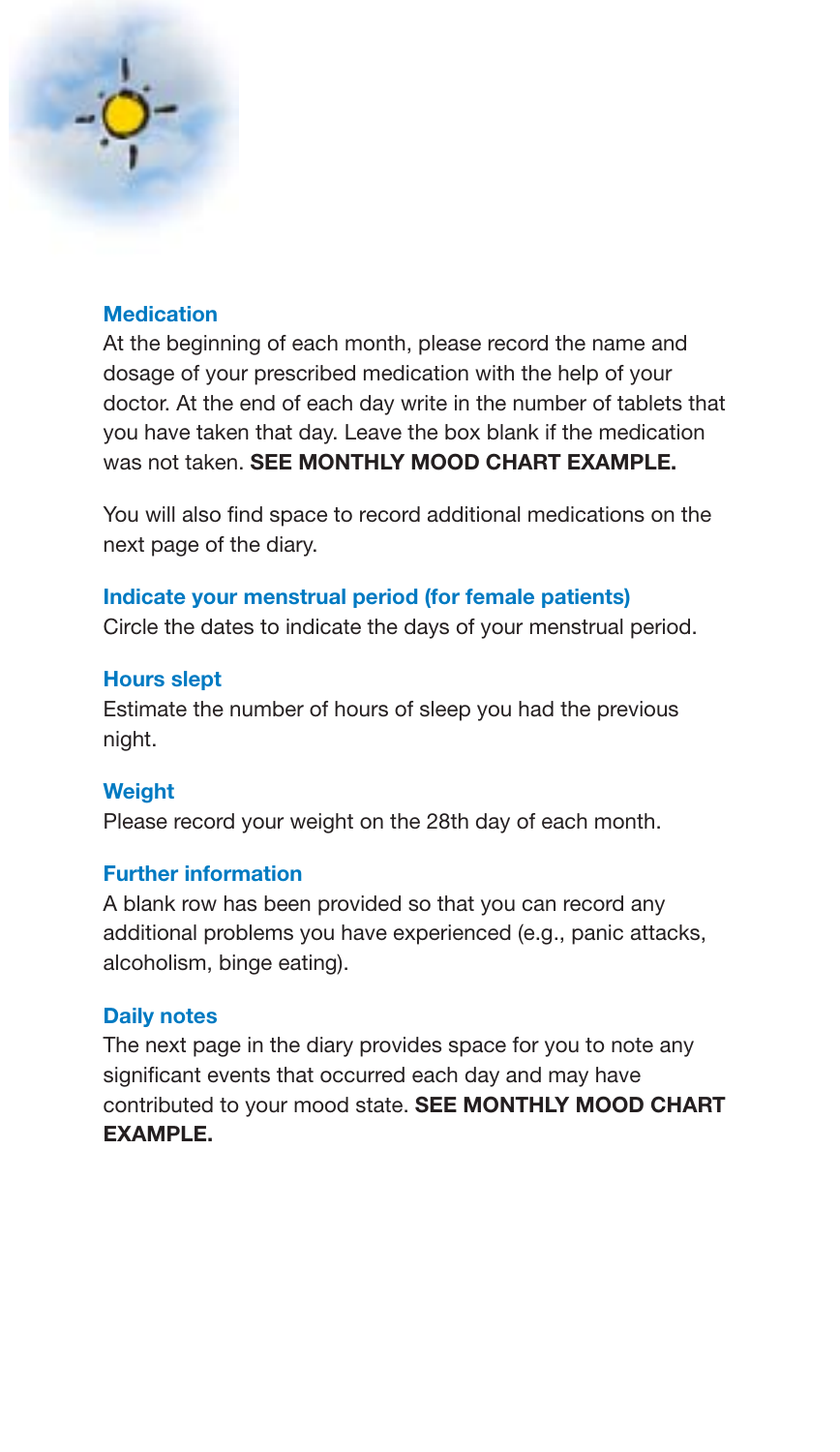# **Stopping mood swings from happening – helping yourself**

This section of the diary has been provided so that you and your family, friends and doctor can create an action plan, which can be used if your mood symptoms reappear. Designing a plan may help to ensure that the next time you develop any symptoms you and your family are prepared, and all those involved will have an idea of what course of action should be followed.

#### **Coping with mood elevation**

When my doctor or friends and family point out to me that I have an elevated mood, I will do the following things to help myself:

1. Contact my doctor as soon as possible

| Name   |  |  |  |
|--------|--|--|--|
| Tel no |  |  |  |

- 2. Identify any changes in my medication
- 3. Identify any triggering events
	- Physical

Emotional

- 4. Avoid alcohol and drugs
- 5. Maintain my regular daily activities
- 6. Reduce the amount of lost sleep
- 7. Contact my support team

Please fill in the names of people that you could speak to if you were going through a difficult time.

| Name | Tel no |
|------|--------|
| Name | Tel no |
| Name | Tel no |
| Name | Tel no |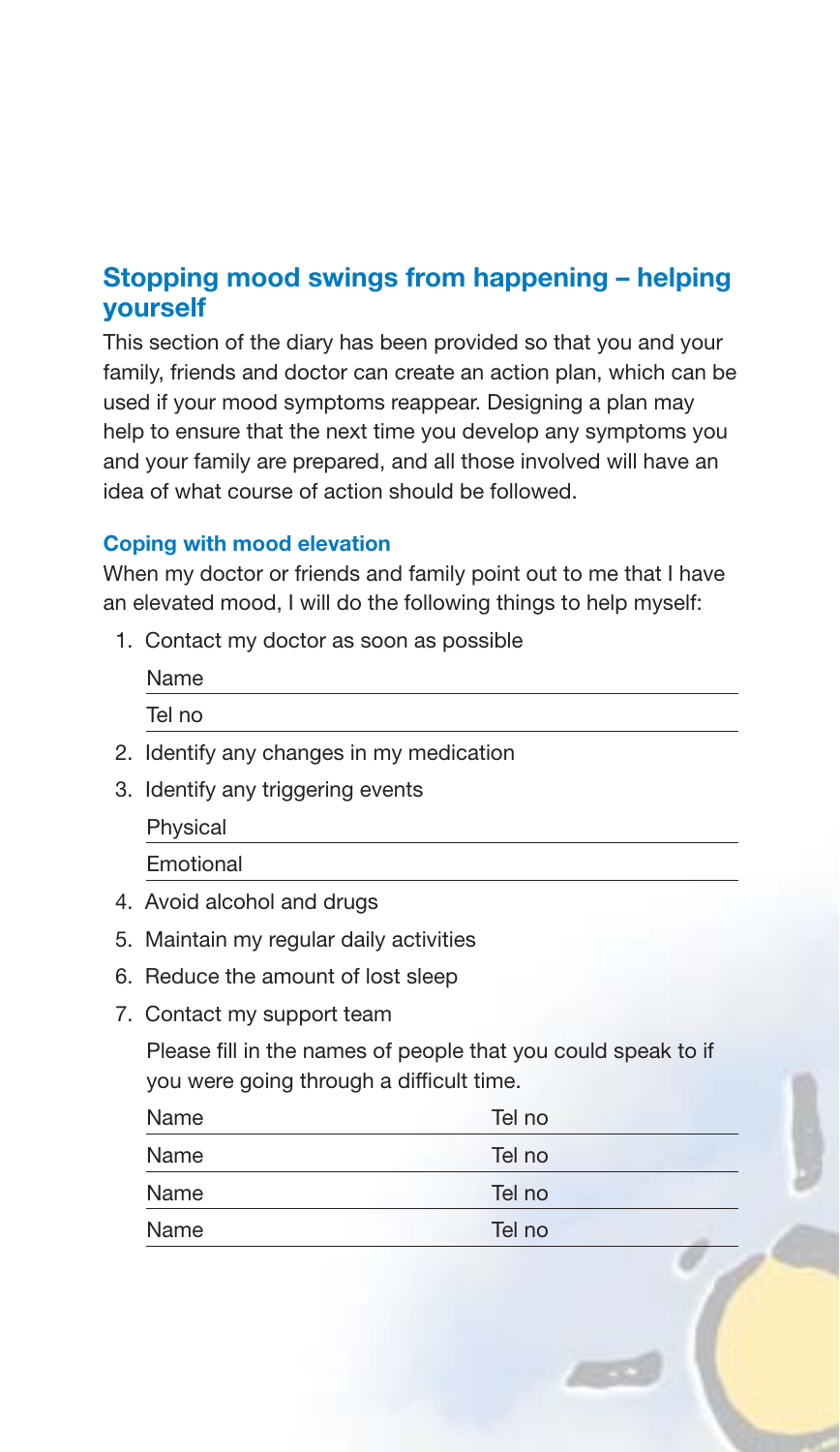

8. Coping skills – what I should do

Fill in any coping strategies that have been helpful during previous episodes of mood elevation. For example, staying in a darkened room when you are feeling overwhelmed or overstimulated.

**I will**

9. Coping skills – what I should **NOT** do

Fill in any coping strategies that you know are **NOT** helpful during periods of mood elevation. For example, consuming large amounts of alcohol can make people even more compulsive and likely to do things that are uncharacteristic.

**I will NOT**

10. When my mood is elevated, people can help me by:

Space has been provided so that you can add any of your own suggestions.

- Letting me be alone in a darkened room when I am feeling agitated.
- Stopping me from driving by confiscating my car keys.
- Preventing me from shopping by confiscating my bank and credit cards.
- Not arguing with me, especially when I am irritable.
- Calling my doctor if my symptoms are serious enough and I am not aware of what is happening to take care of myself.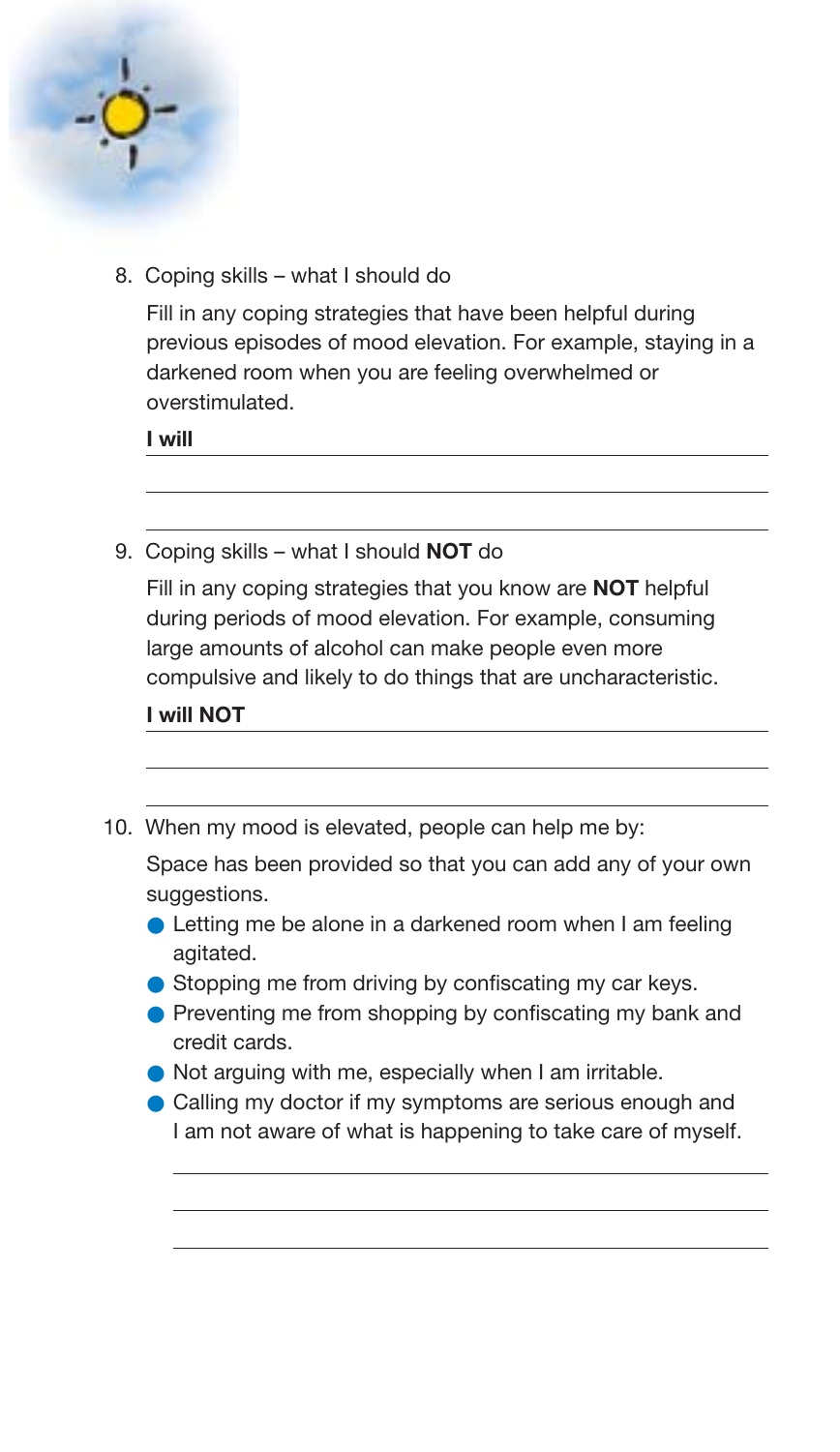## **Coping with depression**

When I am depressed, I will do the following things to help myself:

1. Contact my doctor as soon as possible

Name

Tel no

- 2. Identify any changes in my medication
- 3. Identify any triggering events

Physical

Emotional

- 4. Avoid alcohol and drugs
- 5. Maintain my regular daily activities
- 6. Reduce the amount of lost sleep
- 7. Contact my support team

Please fill in the names of people that you could speak to if you were going through a difficult time.

| Name | Tel no |  |
|------|--------|--|
| Name | Tel no |  |
| Name | Tel no |  |
| Name | Tel no |  |

8. Coping skills – what I should do

Fill in any coping strategies that have been helpful during previous episodes of depression. For example, taking short daily walks or listening to music.

**I will**